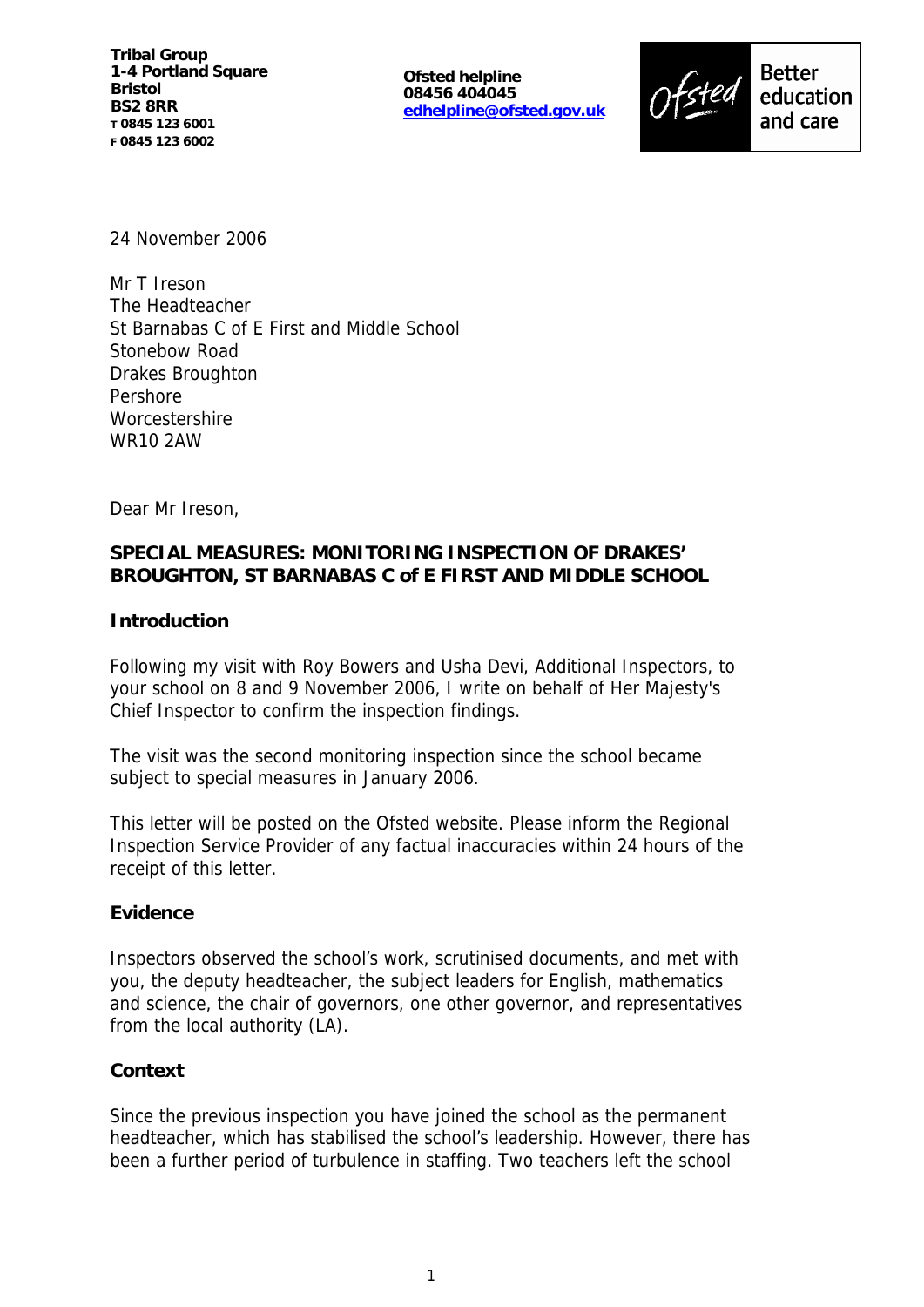

at the end of the summer term 2006 and two other teachers replaced them, one in September and one at the end of October. One teacher has been absent since September because of sickness and one other teacher, who has also been absent because of ill health, has only recently returned to work. Three other teachers have changed classes and year groups and another teacher has relinquished a subject leadership responsibility because of ill health.

### **Achievement and standards**

Although attainment levels range from above to below average, most pupils reach standards that are expected for their ages. At the end of Year 2 the outcomes of teachers' assessments in 2006 show that standards in reading and mathematics have improved since the previous year. They were above the LA average and nearly all the pupils reached the level expected for their age, with some doing even better than this. Standards in writing fell slightly. In the end of Year 6 national tests in 2006, there was a rise in standards in English and mathematics and the school's results in these subjects were above the LA average. Standards in science have fallen. They were lower than in the previous year and below the LA average.

While there is a generally positive picture of pupils' attainment in the end of key stage national tests, and achievement is generally good in Key Stage 1, the pupils' achievement in Key Stage 2 is inadequate and often poor. Many of the pupils in Key Stage 2 are capable of making faster progress and achieving even higher standards. The rate of pupils' progress in Years 3, 4 and 5 is far too slow and many pupils continue to underachieve. The value added to pupils' achievements, as measured against their performance in the national tests when they were seven year olds, is inadequate. For example, almost 68% of the pupils who are currently in Year 6 made less than the average rate of progress or fell further behind in their work over a three year period from Year 3 to the end of Year 5. Similarly, only half the current Year 4 pupils made reasonable or better than average progress during their time in Year 3.

It is clear that pupils' progress accelerates and is often good in Year 6, but this does not mask the fact that the school is currently failing to meet the learning needs of too many pupils at Key Stage 2. This is a cause for concern and it is not yet being tackled with a sufficient sense of urgency or understanding about how to eliminate the reasons for the underachievement.

#### **Personal development and well-being**

As reported previously, the pupils are mature, articulate and confident young people who are courteous, good humoured and eager to talk about their work. The great majority are well behaved and friendly and show respect to each other and to the adults who work with them. When pupils' behaviour and attitudes are unsatisfactory, it is directly related to teachers' low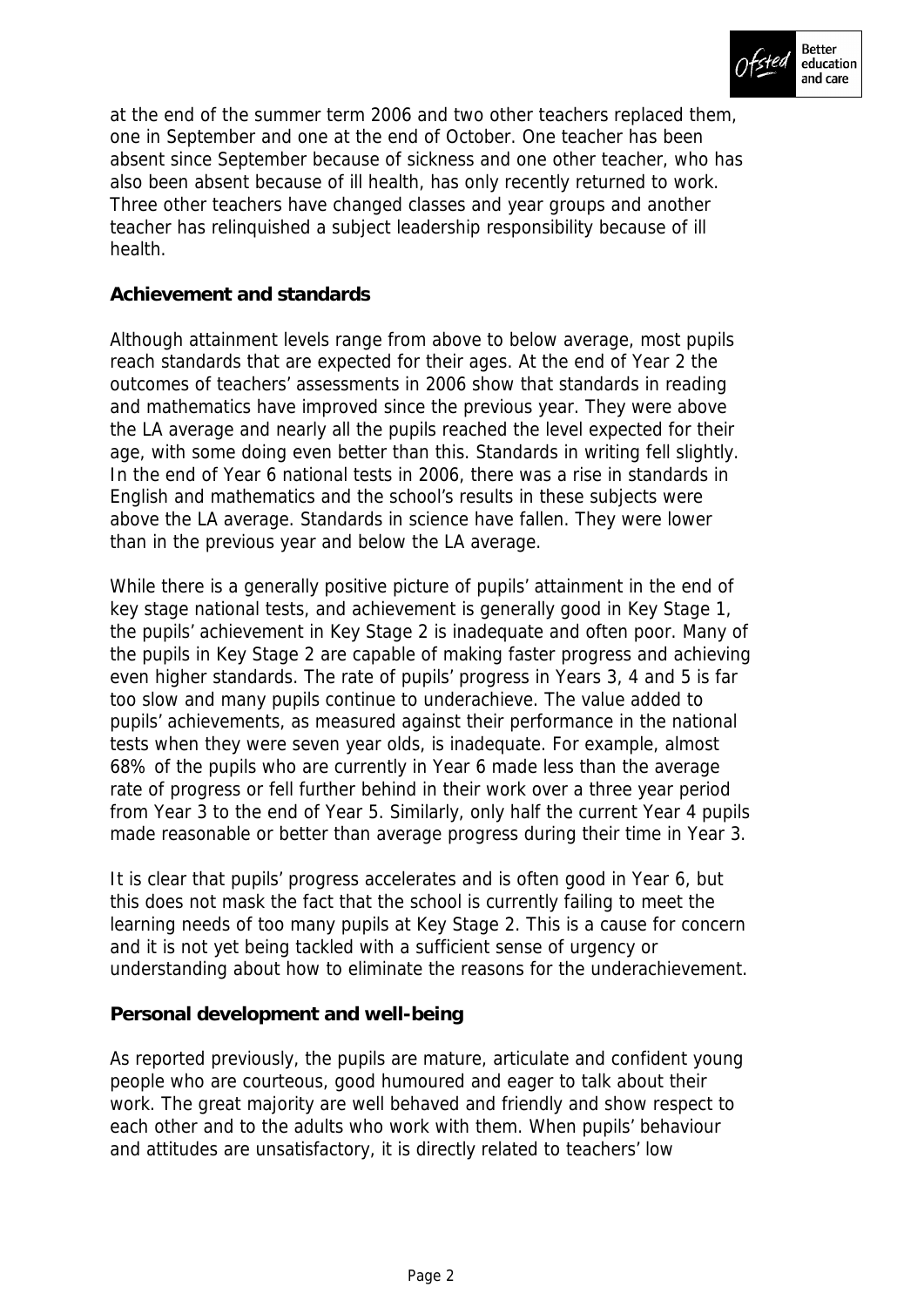

expectations, for example in Year 7 and some classes at Year 6 and in weaknesses in timetabling and curriculum planning.

# **Quality of provision**

The quality of teaching ranges from good to unsatisfactory. It is consistently satisfactory or better in the Foundation Stage and Key Stage 1 but remains inadequate overall at Key Stage 2 and in Year 7. There is still too much teaching that is mediocre and not making a sufficiently strong and positive impact on raising achievement.

When pupils make good progress the quality of teaching is good. This is shown by teachers' high expectations, interesting tasks that match the pupils' different learning needs and challenge their thinking, and good quality marking which helps pupils know exactly what they need to do to improve their work.

Where pupils' achievement is persistently low and their progress is far too slow, the quality of teaching is inadequate. This is shown by teachers' low expectations, the acceptance of unsatisfactory behaviour and attitudes in lessons, tasks that fail to engage the pupils' interest and are either too easy or too difficult, work that is unmarked in books, poor quality feedback which does not give pupils enough direction about how to improve, little opportunity for pupils to check and correct errors, and too few opportunities for pupils to use their initiative and make decisions. In many of the pupils' books the amount of work that is recorded is inadequate.

The curriculum in the Foundation Stage and Key Stage 1 is generally well planned and meets most of the learning needs of the younger pupils in the school. The provision for outdoor play in the Foundation Stage remains poor, although some positive actions have taken place to tackle this, such as the Forest School initiative. Some exciting, interesting and relevant activities are helping the pupils deepen their knowledge and understanding of historical events, for example the focus on remembrance and on the Second World War in Years 5, 6 and 7.

At Key Stage 2 and in Year 7, short term planning in English, mathematics and science is unsatisfactory because of the significant underachievement of too many pupils.

The teaching timetables at Key Stage 2 and in Year 7 are currently impeding the school's ability to eradicate underachievement in English, mathematics and science at a sufficiently speedy rate. In Years 3, 4, 6 and 7, lessons in these subjects sometimes take place at the end of the school day, when pupils' concentration and application levels are not as focused as at the beginning of the day. In one Year 6 literacy lesson in the afternoon the pupils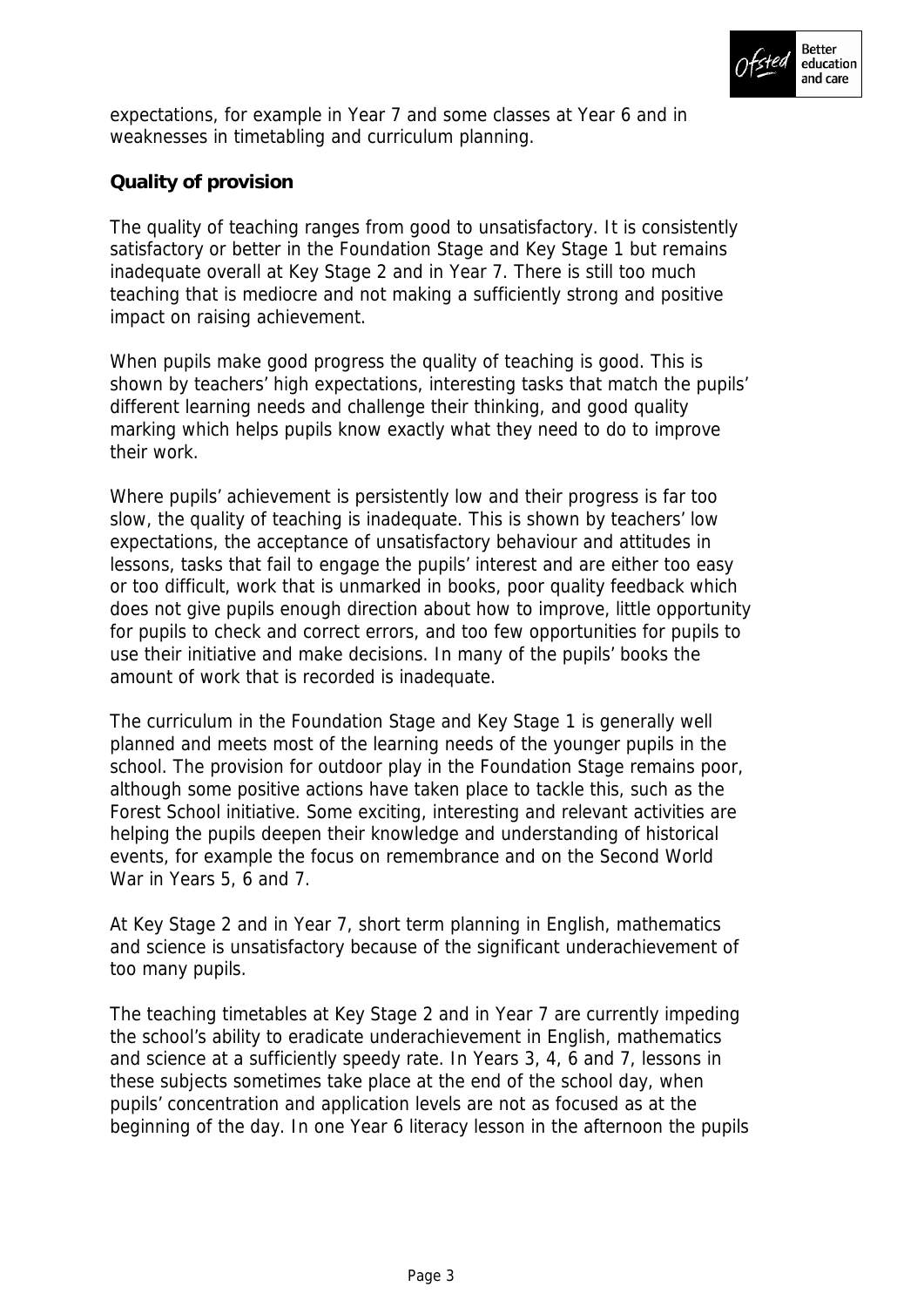

found it difficult to settle because of their involvement in drama and role play during the morning.

Most key stage and class assemblies meet the requirement to provide a daily act of collective worship. A class assembly in Year 7 made a very positive contribution to the pupils' spiritual, moral and social development.

Progress on the areas for improvement identified by the inspection in January 2006

 improve the quality of teaching in Years 3 to 6 in English, mathematics and science in order to challenge all pupils effectively, particularly the most capable, and to raise standards – inadequate.

## **Leadership and management**

Since joining the school in September, you have brought much needed longer term leadership and direction to the school's work. You have begun to tackle weaknesses in teaching and learning, improve the quality and effectiveness of monitoring the school's work, and introduce systems to track the pupils' progress. You have also successfully established a better sense of team work and are working closely with the senior management team to explore ways in which their role might be further improved. These are all important developments.

Nevertheless, significant weaknesses remain. Not enough has been done to use the school's own assessment data to identify the depth and extent of pupils' underachievement, set whole-school targets for improvement, and strengthen the quality of teaching where it is needed most. The information which the school needs to do this has been available since September. Whilst a satisfactory start has been made to set up better systems for monitoring and evaluating the quality of teaching and its impact on pupils' achievement, this has not been extended well enough.

The current arrangements for checking and improving the quality of teaching are inadequate. Teachers are given some helpful feedback about their work, although individual targets for improvement are often not prioritised. They are too numerous and do not identify with sufficient precision exactly what teachers are required to do to improve their work. Similarly, there is not enough urgency or clarity about when these targets will be followed up. There is not a sufficiently coherent, systematic and robust programme of monitoring, support and intervention which shows how the headteacher, local authority, governors and senior management team are tackling the school's most pressing priorities. Self-evaluation is weak. There has been very little evaluation of progress against the key areas for improvement identified by the inspection in January 2006, nor from those identified by the previous HMI visit in June 2006.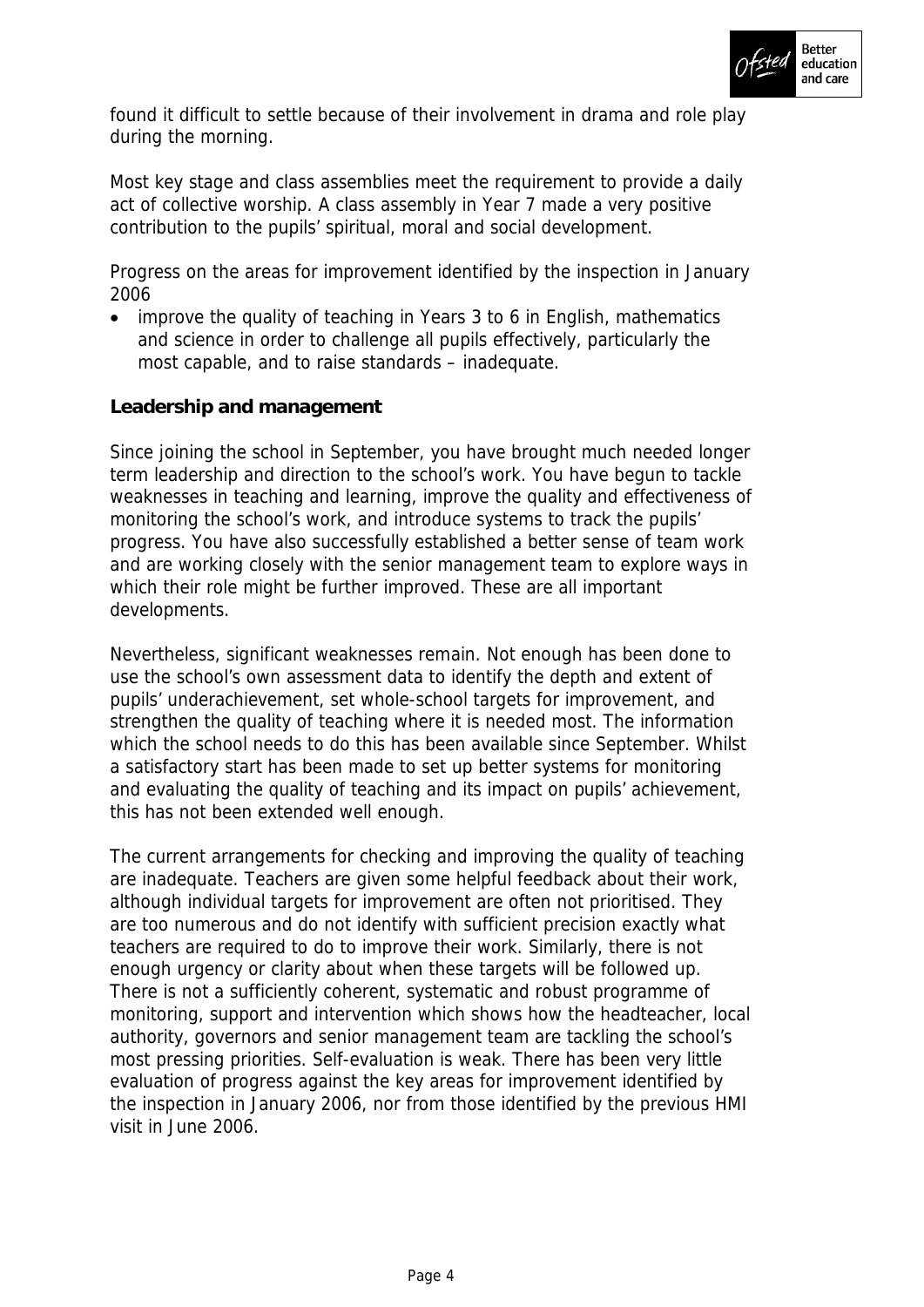

Subject leadership is satisfactory overall in English and mathematics but it is inadequate in science, where standards are falling and the pupils' achievement is declining.

Some good work has been done to improve the way governors monitor the school's performance but this does not yet focus enough on pupils' achievement and progress.

Progress on the areas for improvement identified by the inspection in January 2006:

• improve leadership and management at all levels by implementing more rigorous procedures for evaluating the school's effectiveness in eradicating underachievement **–** inadequate.

## **External support**

The local authority is providing a comprehensive and well thought out package of support, training and intervention. The school's new LA link adviser is giving good support to help the school set up systems for tracking pupils' progress and their achievement. He has produced a helpful overview of progress since the last inspection. However, the impact of the local authority's work in tackling the school's most pressing priorities has been limited.

**Main Judgements**

Progress since being subject to special measures – inadequate.

Progress since previous monitoring inspection – inadequate.

Newly qualified teachers may not be appointed.

**Priorities for further improvement**

- As a matter of urgency, use assessment information more effectively to track the pupils' progress, eliminate underachievement and establish greater understanding and levels of accountability amongst all teachers.
- Similarly, and without delay, implement a more rigorous and coherent approach to monitoring and evaluating the school's performance.
- Improve the quality of teaching in Key Stage 2 and Year 7.

I am copying this letter to the Secretary of State, the chair of governors, the Director of Education for the Diocese of Worcester and the Director of Children's Services for Worcestershire.